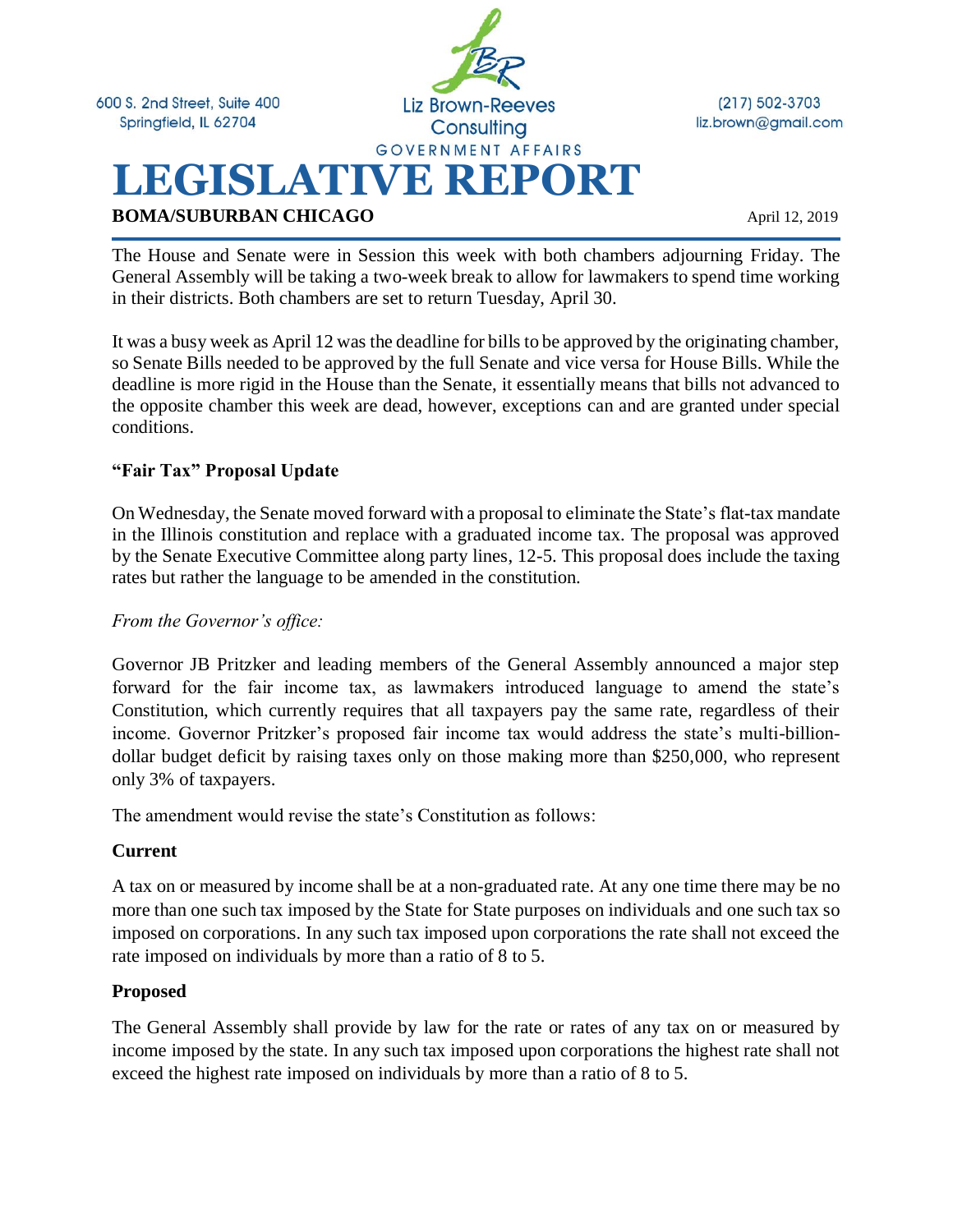**As the constitutional amendment moves forward, Governor Pritzker's administration is simultaneously continuing negotiations with the General Assembly over the tax rates, which would ensure that only those making more than \$250,000 a year – only 3% of residents – would pay more in taxes.** Additionally, the governor has proposed increasing the property tax credit by 20% and creating a child tax credit targeted to working families.

The administration expects that rates will be finalized with lawmakers this legislative session so that Illinoisans can understand how the rates would affect their family before voting on the constitutional amendment. More information is available at [www.illinois.gov/FairTaxCalculator.](http://www.illinois.gov/FairTaxCalculator)

## **ADDED TO BILL REPORT THIS WEEK**

➢ **HB 2961**

➢ **SB1379**

## **UPCOMING DATES**

- $\triangleright$  April 12 Third Reading Deadline for Bills in Originating Chamber
- $\triangleright$  April 14 thru 27 House & Senate Spring Break
- ➢ May 10 House & Senate Bills Opposite Chamber Out of Committee Deadline
- $\triangleright$  May 24 Third Reading Deadline for Bills in Opposite Chamber

## **AG RAOUL FILES LAWSUIT AGAINST PURDUE PHARMA**

### *Press Release*

Attorney General Kwame Raoul filed a lawsuit against Purdue Pharma L.P. and Purdue Pharma Inc. (Purdue) over its deceptive marketing practices designed to significantly increase prescriptions issued for opioids.

Raoul's lawsuit was filed in Cook County Circuit Court against Purdue, an opioid pharmaceutical manufacturer based in Connecticut. According to Raoul's lawsuit, Purdue carried out an aggressive and misleading marketing effort to increase prescriptions of opioid painkillers even as communities throughout Illinois and across the country faced an opioid addiction epidemic.

According to Raoul, between 2008 and 2017, Purdue dispatched sales representatives to Illinois hundreds of thousands of times. Raoul alleged Purdue also funded third-party publications under the guise of educational materials to promote opioids and downplay their risks, using terms like "pseudo addiction." Sales representatives informed doctors and patients that the risks could be controlled. Despite knowing that its opioid painkillers were dangerous and being misused and diverted, Purdue allegedly targeted doctors with addicted patients and whose patients were diverting drugs for unlawful use. Raoul alleged that Purdue's tactics tripled prescriptions of its opioids in Illinois.

Raoul's lawsuit asks the court to prohibit Purdue's deceptive conduct in order to ensure it does not happen again in the future, and to assess penalties against Purdue. Raoul is also asking the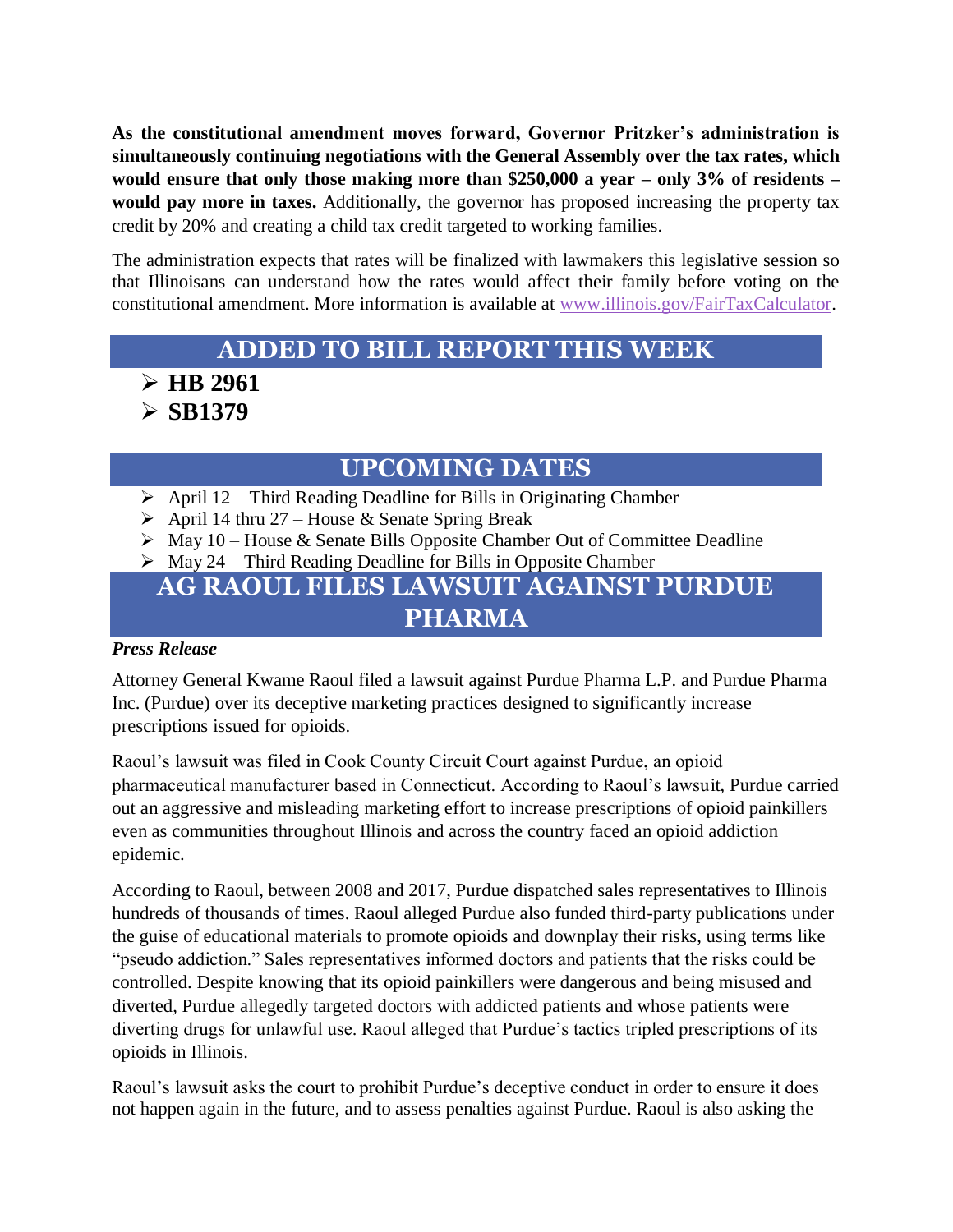court to require Purdue to give up revenues made as a result of the conduct, and pay to help remediate the problem.

#### *[Chicago Tribune](https://www.chicagotribune.com/news/local/breaking/ct-met-illinois-opioid-lawsuit-purdue-pharma-20190408-story.html)*

Illinois is late to the game suing Purdue, which last month agreed to a \$207 million settlement with the state of Oklahoma, the largest settlement following a deluge of almost 2,000 lawsuits against Purdue regarding opioids that threaten to bankrupt the company.

The lawsuit "contains factual errors and gross distortions and misrepresentations based on highly selective excerpting of language from tens of millions of documents," Purdue spokesman Robert Josephson said in an emailed statement. "The complaint is merely designed to publicly vilify Purdue. The company vigorously denies the allegations in the complaint and it will continue to defend themselves against these misleading and damaging allegations."

The statement didn't detail what in the lawsuit was in error.

# **PRITZKER SIGNS LAW BARRING LOCAL RIGHT-TO-WORK ZONES**

### *[State Journal-Register](https://www.sj-r.com/news/20190412/pritzker-signs-law-barring-local-right-to-work-zones)*

Gov. J.B Pritzker on Friday signed legislation barring local governments from establishing local right-to-work zones.

Pritzker told reporters at a news conference that the act makes it "abundantly clear" that the state has turned a new page.

Former Gov. Bruce Rauner in 2017 had vetoed a bill that would have prevented local governments from establishing right-to-work zones. The House fell one vote short of overriding Rauner's veto.

"Right to work was an idea cooked up to lower wages, slash benefits and hurt our working families," Pritzker said. "Right to work has always meant right to work for less money."

## **COMPTROLLER SUSPENDS \$5.7 MILLION IN PAYMENTS TO MORNEAU SHEPELL**

#### *[Associated](https://www.sj-r.com/news/20190407/comptroller-orders-progress-reports-on-technology-contracts) Press*

Illinois Comptroller Susana Mendoza has suspended \$5.7 million in payments on an online stateemployee health insurance program, a project so botched it also prompted her to begin ordering performance reports for all large state technology contracts.

Mendoza told The Associated Press she will review the contract with Georgia-based Morneau Shepell before deciding on payment. She plans a Monday announcement on that and the new requirement that state agencies complete annual reports for the public on the progress of their information technology deals exceeding \$5 million.

A state audit last week found that the previous administration's contract with Morneau Shepell for a custom-benefit portal that was supposed to save the state \$500 million a year was so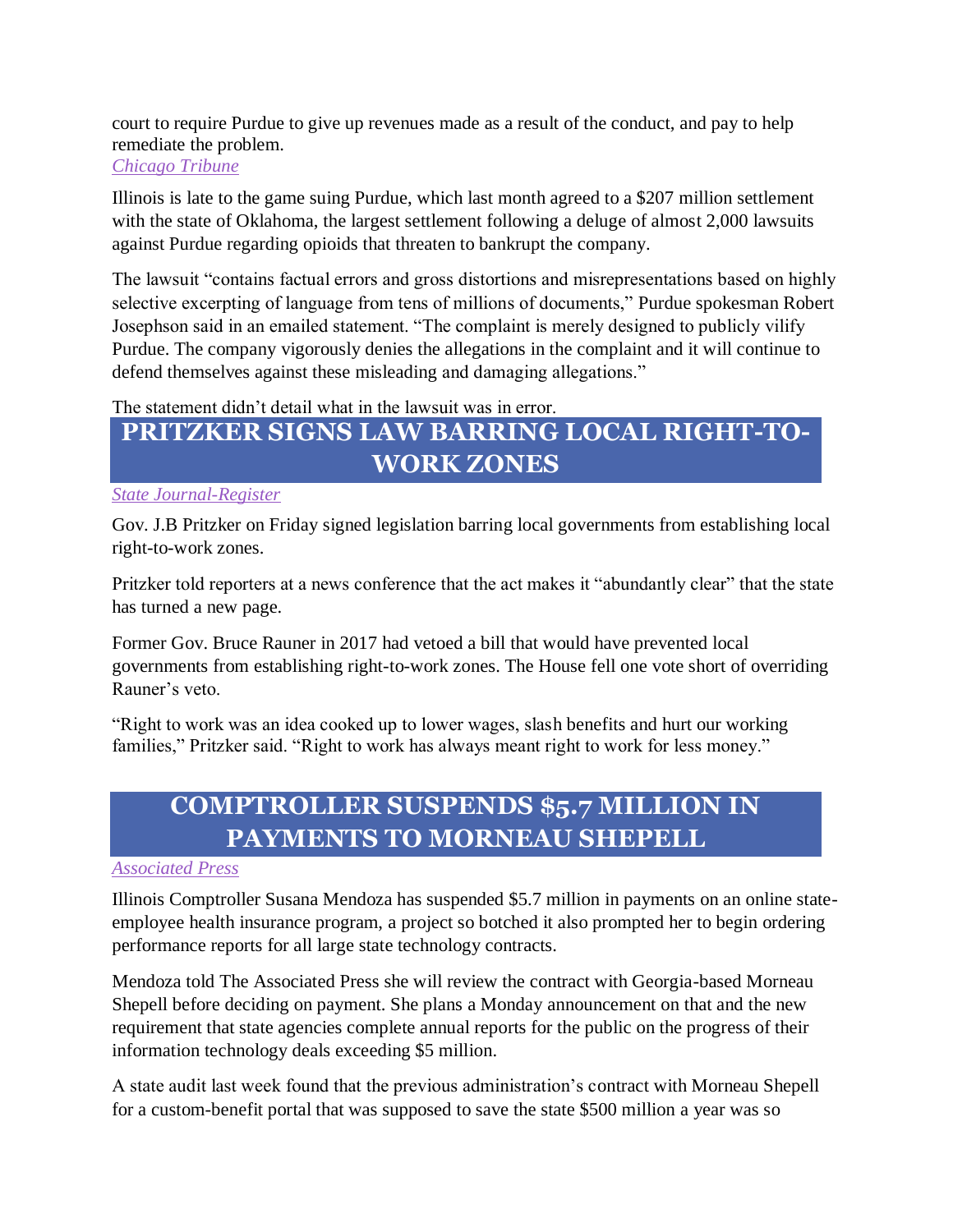sloppily executed that the program, which auditors determined could have been done in house, is costing taxpayers \$10 million extra a year and still isn't delivering the services promised. […]

The Democrat's Monday announcement will detail her "IT Milestone Report" for contracts over \$5 million, which will be made public. Not only will it require updates on the purchased work's progress, but agencies will have to confirm that everyone involved in contract decision-making has completed required paperwork disclosing potential conflicts of interest. And if a contract doesn't include a provision for ensuring minority- and women-owned business participation in the work, the agency must explain why.

### *Press Release*

MyBenefits shifted state program administration from CMS offices in Springfield to a Morneau Shepell call center in Atlanta where the Canadian company created between 100 and 115 new jobs.

Following its rollout, MyBenefits users soon reported wrongful termination of health insurance for new retirees; unexplained changes in life insurance policies; difficulty accessing flex spending accounts; difficulty receiving claims reimbursements; and payroll errors.

Mendoza's office will now suspend over \$5.7 million in payments to the vendor pending further review. Next steps regarding outstanding payments to the company are to be determined, Comptroller Mendoza said.

"What happens next is going to be a balancing act. Taxpayers must be represented and employees and retirees need continuity when it comes to their benefits, especially health care. Should the contract be renegotiated or invalidated? Do we bring these functions back in house? What's clear is Morneau Shepell failed to meet performance standards, and they owe it to the State of Illinois and the nearly 500,000 MyBenefits users to make this situation right as soon as possible," Comptroller Mendoza said.

Mendoza's office will also implement new contract reporting standards for Information Technology vendor agreements over \$5 million. State agencies will be required to provide certifications that all conflict of interest disclosures have been submitted by state employees. If minority contracting goals aren't included in a contract, agencies will have to explain why they have been omitted.

Most significantly, the Comptroller will implement an Information Technology Milestone report that, for the first time, will require state agencies to publish progress and performance updates on ongoing IT initiatives.

Comptroller Mendoza said both state agencies and the IT vendor community need to work quickly to restore confidence and integrity to the contract procurement and performance process.

"Over the last four years, the state has expended hundreds of millions of taxpayer dollars on IT projects, like MyBenefits, with little or nothing to show for it. Its past time to bring more transparency and accountability to a function that ultimately costs the state over \$1.5 billion each year," Mendoza said.